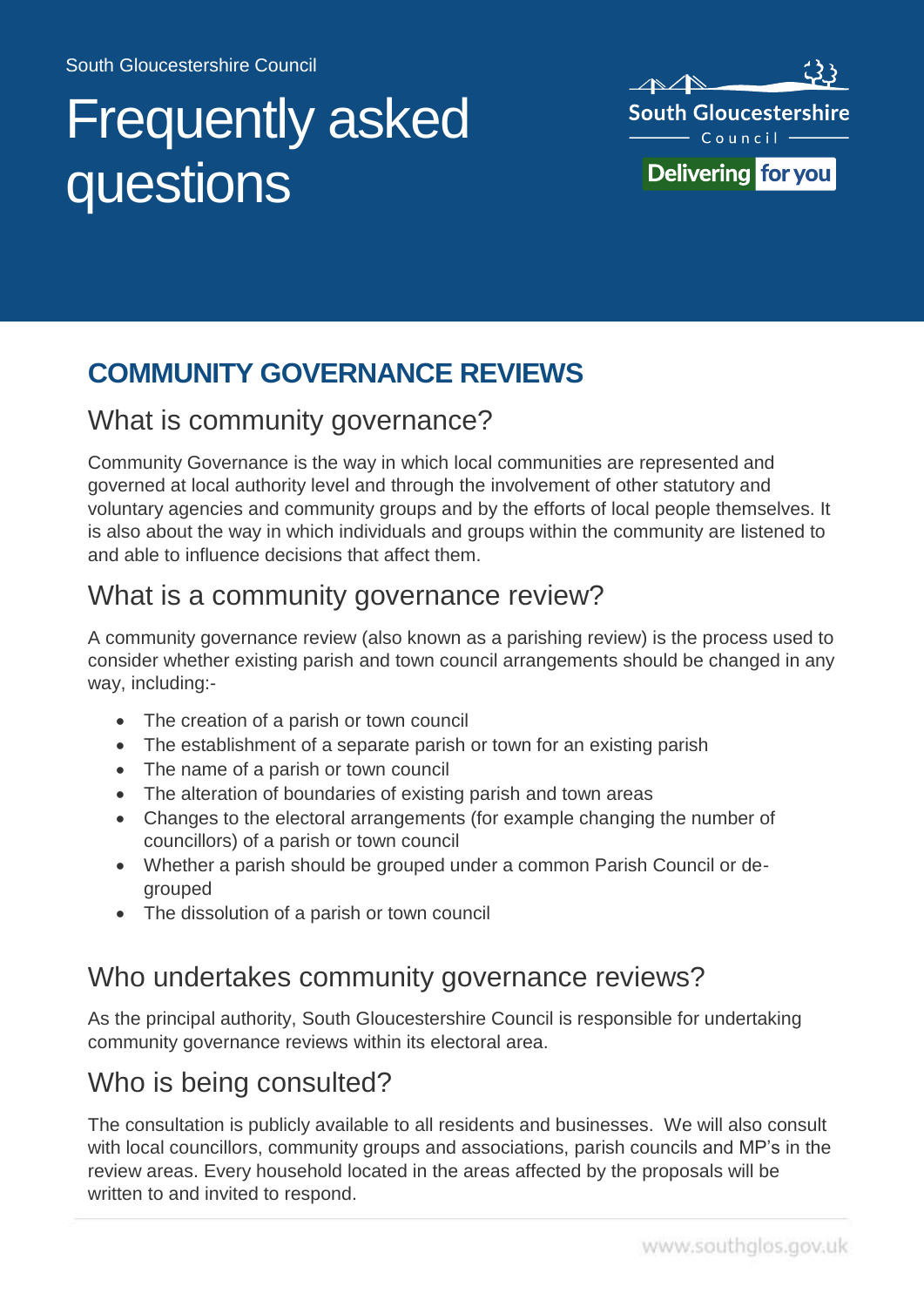# What are the criteria by which options for the future will be judged?

Government guidance indicates that characteristics of good community governance to be considered in assessing the options when undertaking a review include:

- Effective engagement with the local community at neighbourhood level
- A sense of civic pride and civic values
- Strong leadership
- A strong, inclusive community and voluntary sector
- A sense of place with a positive feeling for people and local distinctiveness
- The ability of local authorities to deliver quality services economically and efficiently in an area that is of a size that is viable as an administrative unit of local government

# Can alternative suggestions be made?

Yes, we want to hear your views and these will be considered before any decisions are taken. We must also work within the governments guidelines by ensuring boundaries recognise natural communities and where possible we will use natural and physical features as boundaries, such as rivers, railways and major roads.

#### When will any agreed changes take effect?

If changes are agreed in any of the areas under review, they would take effect at the district and parish elections in May 2023.

# What is a Parish or Town Council?

A Parish or Town Council is made up of members who are democratically elected every four years. It will have regular meetings to discuss issues which affect the area. Members of the public can attend the meetings. The Parish or Town council will have a Chairperson. The Parish or Town Council will have a Clerk (usually this is a paid role) who implements decisions, provides independent advice and administrative support.

# What can a Parish or Town Council do?

Parish and Town Councils represent the interests of its community by providing services to meet local needs and improving the quality of life and community well-being. They are consulted on planning applications in their area and depending on their size may be responsible for the provision of allotments, street lighting, managing cemeteries, managing village halls, maintenance of roadside verges and supporting local crime initiatives.

# How are Parish and Town Councils funded?

Parish and Town Councils are funded by a precept. The precept is raised through a separate charge which is added to your Council Tax bill and collected by South Gloucestershire Council on behalf of the parish or town council. The parish or town council will decide how much funding they need in order to provide services and facilities for the benefit of the community. The amount you pay will depend on the size to the parish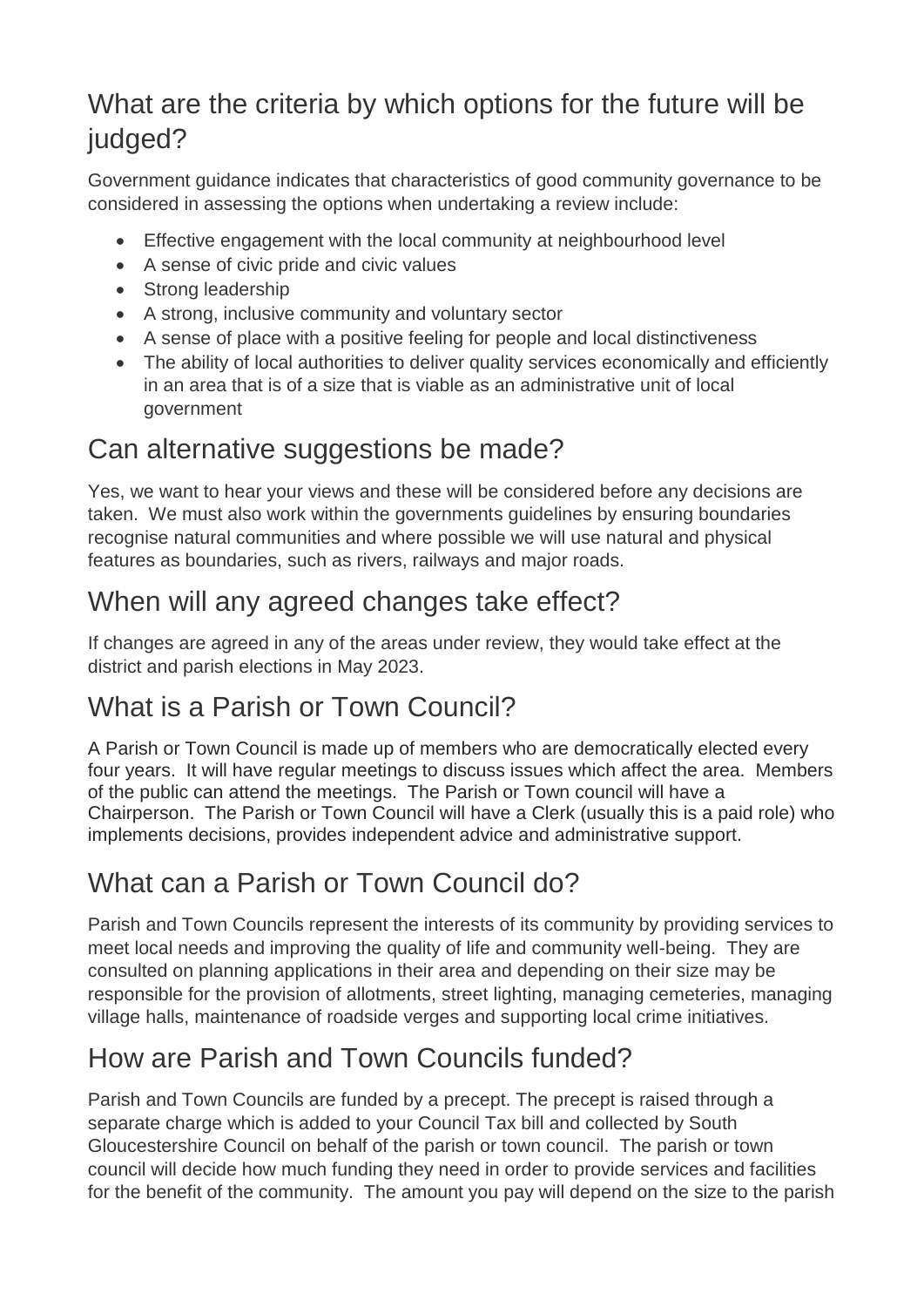or town council, the number of properties across which it is spread and the Council Tax Banding of your property.

If new parish or town councils are created, South Gloucestershire Council may decide on the precept required for the first year.

#### Will the proposed changes make any difference to my council tax?

If you live in an area where a new parish or town council is proposed then yes, the changes may make a difference to your council tax. This is because parish and town councils are funded by a precept which is a sum of money collected as part of your council tax.

If you live in an area which is currently unparished, charges called 'special expenses' are added to your council tax, to pay for the services provided by South Gloucestershire Council, which in other areas may be provided by a parish or town council. If new parish and town council areas are created, it is likely that a review of special expenses would take place.

The creation of any new parish or town council or a merger with an existing parish or town area would give rise to funding considerations. The council tax you pay may decrease or increase, depending on the services the parish or town council wanted to provide.

Stoke Lodge and The Common Parish Council, is the newest parish in South Gloucestershire and was created in 2015 from an area which was previously part of Patchway Town Council. Residents living within Stoke Lodge and The Common Parish Council now pay less council tax than when they were part of Patchway Town Council.

A table has been included below to illustrate the parish and town council precepts for Council Tax Band D properties in SGC for 2021/22.

|                           | Basic Band D<br>Tax | Parish Precept | Special<br>Expenses | <b>Total Band D</b><br>Council Tax |
|---------------------------|---------------------|----------------|---------------------|------------------------------------|
| <b>Acton Turville</b>     | £1,599.51           | £34.95         | £2.61               | £1,637.07                          |
| Almondsbury               | £1,599.51           | £65.41         | £1.95               | £1,666.87                          |
| Alveston                  | £1,599.51           | £43.12         | £4.56               | £1,647.19                          |
| Aust                      | £1,599.51           | £23.56         | £0.19               | £1,623.26                          |
| <b>Bitton</b>             | £1,599.51           | £28.38         | £22.94              | £1,650.83                          |
| <b>Bradley Stoke</b>      | £1,599.51           | £116.94        | £19.08              | £1,735.53                          |
| Charfield                 | £1,599.51           | £53.68         | £25.36              | £1,678.55                          |
| Cold Ashton               | £1,599.51           | £32.04         |                     | £1,631.55                          |
| Cromhall                  | £1,599.51           | £71.29         | £1.04               | £1,671.84                          |
| Dodington                 | £1,599.51           | £118.09        | £49.19              | £1,766.79                          |
| Downend and Bromley Heath | £1,599.51           | £66.37         | £18.37              | £1,684.25                          |
| Doynton                   | £1,599.51           | £32.51         |                     | £1,632.02                          |
| Dyrham & Hinton           | £1,599.51           | £57.33         | £5.29               | £1,662.13                          |
| <b>Emersons Green</b>     | £1,599.51           | £39.59         | £17.74              | £1,656.84                          |
| Falfield                  | £1,599.51           | £24.75         | £2.04               | £1,626.30                          |
| Filton                    | £1,599.51           | £318.29        | £8.16               | £1,925.96                          |
| <b>Frampton Cotterell</b> | £1,599.51           | £133.19        | £12.00              | £1,744.70                          |
| <b>Great Badminton</b>    | £1,599.51           | £24.77         |                     | £1,624.28                          |
| Hanham                    | £1,599.51           | £26.51         | £33.27              | £1,659.29                          |
| Hanham Abbots             | £1,599.51           | £29.38         | £25.87              | £1,654.76                          |
| Hawkesbury                | £1,599.51           | £43.60         | £7.24               | £1,650.35                          |

#### **2021/22 Council Tax for South Gloucestershire Purposes (excluding Avon Fire Authority and Avon and Somerset Police and Crime Commissioner**